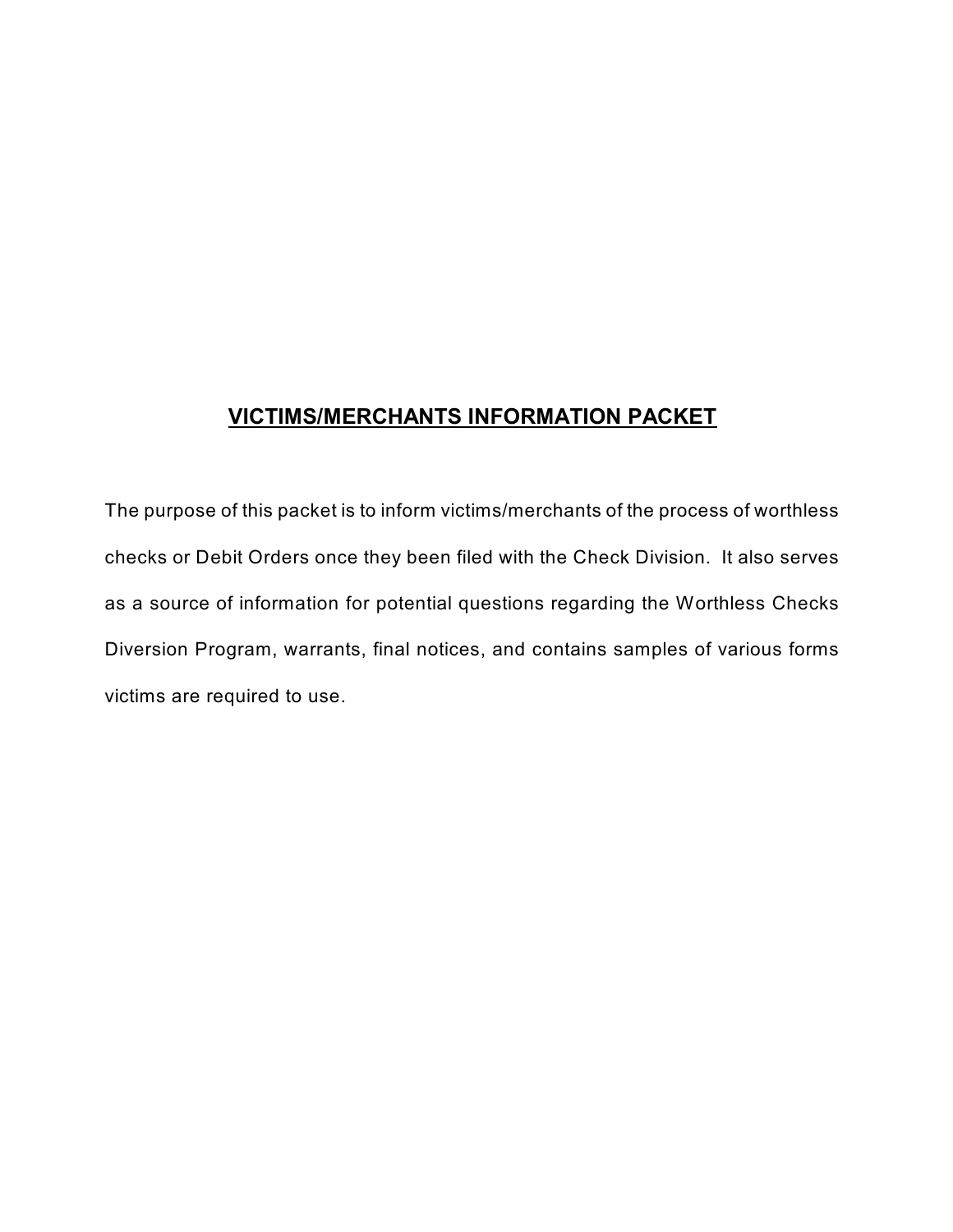## **TABLE OF CONTENTS**

# Page

| Fifteen (15) Day Notice and Affidavit of Mail Service Info. 2    |
|------------------------------------------------------------------|
| List of Checks Unacceptable to File in Escambia County. 3        |
| Victim's Sample of Notice/Letter to Check Writer 4               |
| Info for Checks Without Return Reason Stamped on Check 5         |
| Sample Letter for Bank to Certify "Duplicated" Copy of a Check 6 |
|                                                                  |
| Instructions to Complete Sworn Complaint Form 8                  |
|                                                                  |
|                                                                  |
|                                                                  |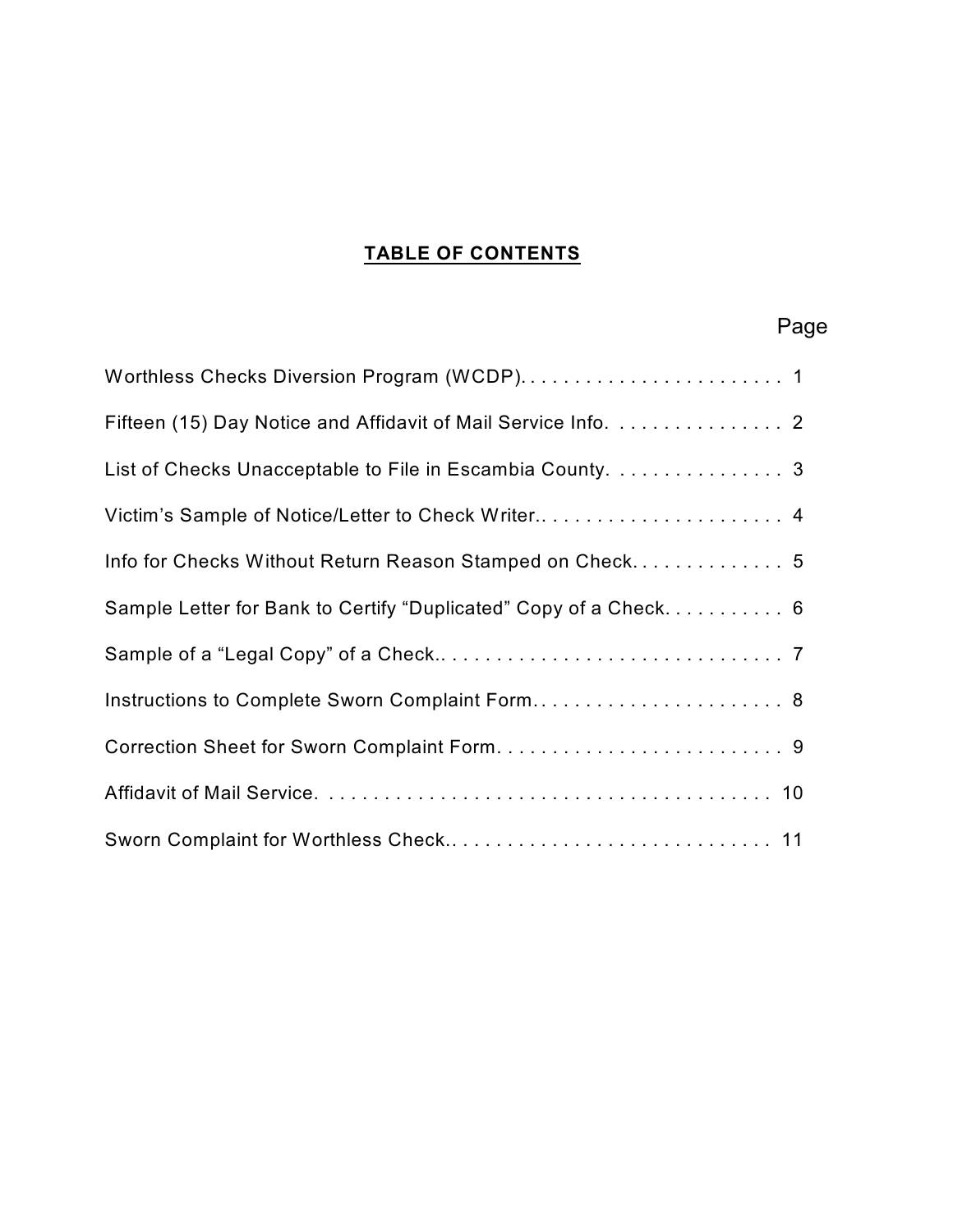## **WORTHLESS CHECKS DIVERSION PROGRAM VICTIM'S INFO PACKET**

The Worthless Checks Diversion Program (WCDP) originated in March 1990. Its purpose is to demand restitution and service fees for victims of worthless checks, as well as to effectively divert worthless check cases from inundated circuit court dockets. More than 17,000 checks have been received annually at this office. The information provided in this packet is to assist victims with understanding the procedures once a sworn complaint is submitted. Each check filed requires completion of a separate sworn complaint form. An Assistant State Attorney then reviews each check case file to ensure that its acceptance is in accordance with Florida Statutes 832.05.

#### Sworn Complaint Correction Cover Sheet

WCDP staff may contact victims to correct sworn complaints, provide additional information, or to clarify information on sworn complaints. A cover sheet that is attached to the front of the sworn complaint indicates the specific correction or info needed. ALL REQUESTS should be done expeditiously. Otherwise, delayed responses to requests causes delays in processing sworn complaints, the service of warrants in a timely manner, and delays restitution to victims.

#### Final Notice (FN) and Capias (Warrant)

Only **one Final Notice** per check is mailed from the WCDP to notify the check writer that a criminal charge and warrant has been generated, pending payment of full restitution to the victim. Normally, the Final Notice is sent to the check writer within ten (10) business days from receipt of the sworn check complaint. Each Final Notice states the amount of restitution and service fees that must be paid to the victim or designee, by a specified date (usually within 14 calendar days). It further states that failure to do so can result in the service of a warrant. Warrants are routinely activated for service eight (8) to ten (10) weeks from the initial filing date, if a check writer fails to comply to the Final Notice. It is strongly suggested to wait until after this period to check the status of sworn complaints filed, if restitution has not been received. Currently, the WCDP has one deputy sheriff on site, assigned to primarily serve worthless check warrants. Most warrants are usually served in the order that sworn complaints are filed, with some exceptions. However, it is difficult to determine the exact date of service for any warrant.

#### Worthless Check Diversion Agreement (WCDA)

A Worthless Check Diversion Agreement (WCDA) is a check writer's signed agreement to pay restitution to the victim, and waiver fees to the WCDP by an agreed upon date. An Escambia County Check Diversion case worker interviews the check writer and has him/her complete an income questionnaire before the WCDA is signed. Failed Agreements require a mandatory arrest and arraignment court appearance. The presiding arraignment judge may adjudicate and sentence the check writer during the arraignment hearing, or may refer him/her back to the WCDP.

#### Restitution and Receipts

Victims should only accept cash or a cashier's check for restitution. ALL RECEIPTS given to the check writer MUST INCLUDE the date restitution was paid, the check number, check amount, service fee, and the date the sworn complaint was stamped received by this office. Receipts from individuals or non-businesses MUST INCLUDE all of the above, with a signature and phone number so that a case worker can verify the receipt.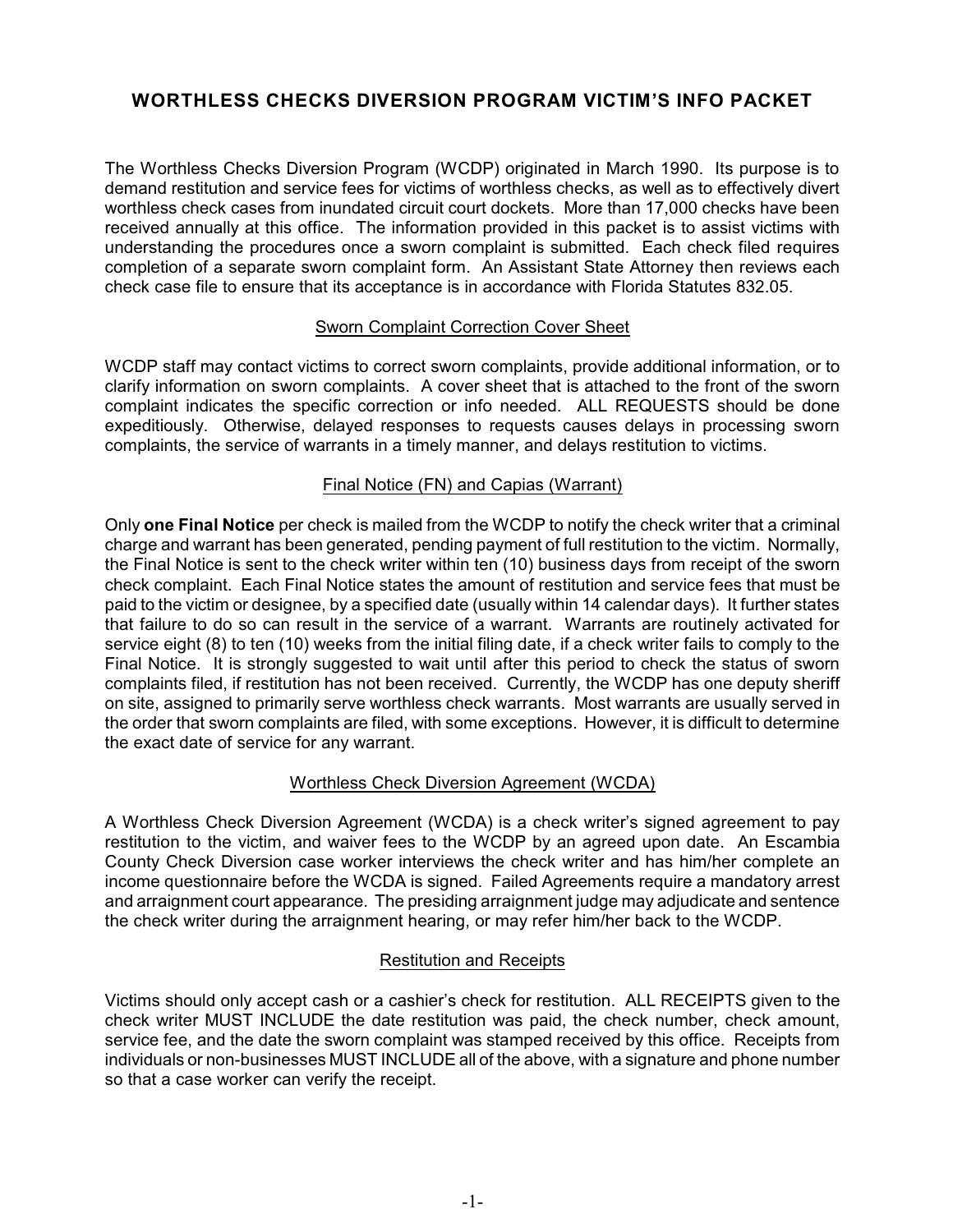**OFFICE OF STATE ATTORNEY CHECK DIVISION 2257 NORTH PALAFOX STREET PENSACOLA, FLORIDA 32501 TELEPHONE: (850) 595-4091 FAX: (850) 595-4619**

#### **ATTENTION: VICTIM/MERCHANT**

## **"15 DAYS" NOTICE TO CHECK WRITER**

**EFFECTIVE JULY 1, 2004, IN ACCORDANCE WITH ARTICLE V FROM THE FLORIDA STATE LEGISLATURE, CERTIFIED NOTICES ARE NO LONGER REQUIRED AS NOTICE FOR CHECK WRITERS IN ORDER TO FILE WORTHLESS CHECK SWORN COMPLAINTS. HOWEVER, THE LAW REQUIRES THAT A NOTICE MUST BE SENT BY REGULAR MAIL TO THE CHECK WRITER, AND 15 DAYS ALLOWED FOR RESTITUTION TO BE MADE, BEFORE A CRIMINAL COMPLAINT MAY BE FILED. FURTHER, IT REQUIRES THAT YOU ATTEST UNDER OATH THAT NOTICE WAS SENT INACCORDANCE WITHARTICLE V. ANY RETURNED NOTICES WOULD BE HELPFUL TO THIS OFFICE IN LOCATING CHECK WRITERS WHEN THE POST OFFICE HAS PROVIDED NEW OR FORWARDING ADDRESSES. THIS OFFICE ENCOURAGES VICTIMS/MERCHANTS TO CONTINUE TO ATTACH RETURNED NOTICES TO SWORN COMPLAINTS FOR THIS REASON.** 

#### **AFFIDAVIT OF MAIL SERVICE**

**Florida Statutes 832.05 also requires that an Affidavit of Mail Service accompany each sworn complaint filed. The only exception is if a check has been returned for "account closed."**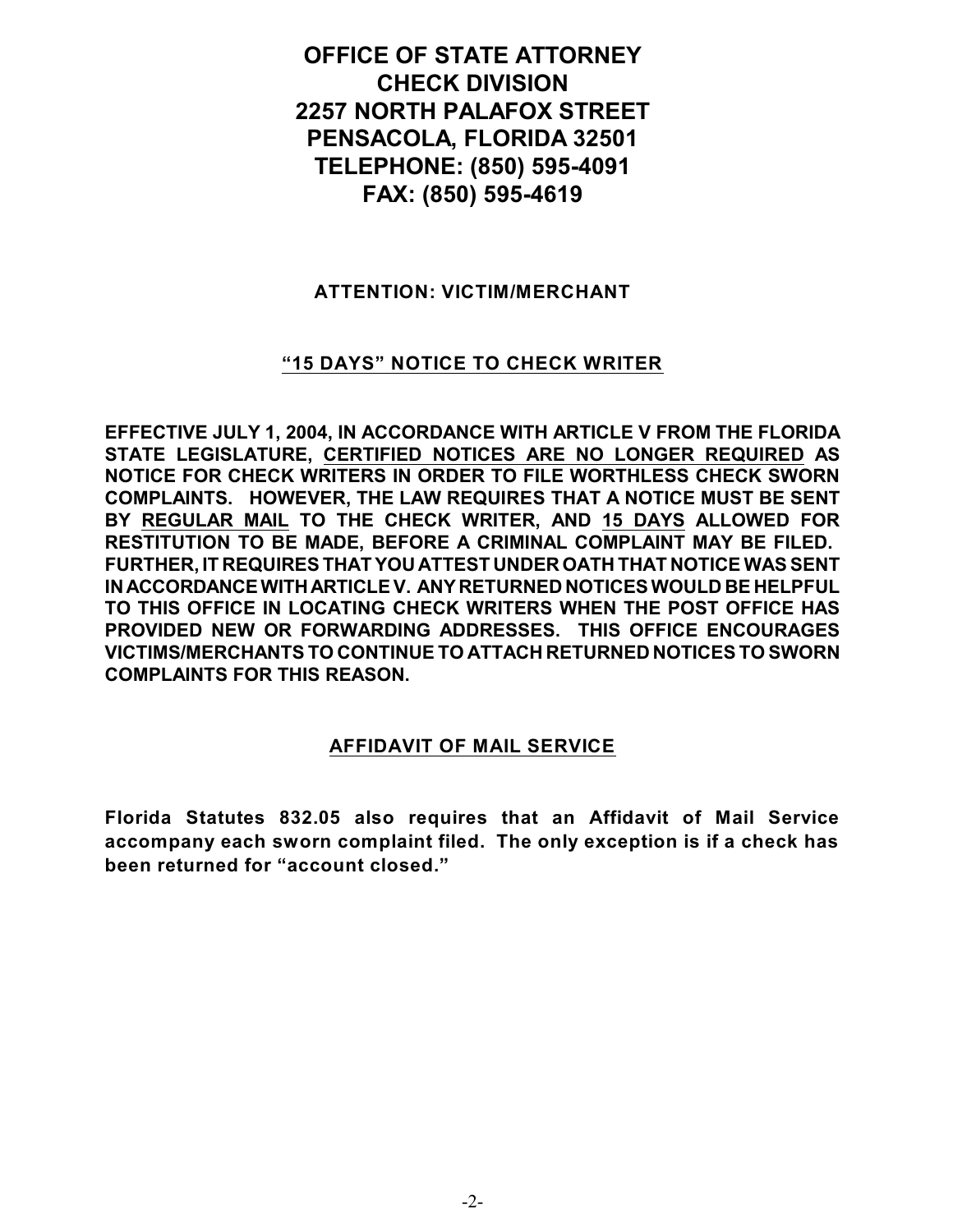#### **Office of State Attorney Check Division 2257 North Palafox Street Pensacola, FL 32501 Telephone: (850) 595-4091 Fax: (850) 595-4619**

#### **RETURNED CHECKS UNACCEPTABLE TO FILE IN ESCAMBIA COUNTY**

Returned checks cannot be filed in Escambia County if:

- 1. A notice was not sent to check writer allowing 15 days for restitution to be made. Notices are not required for checks stamped "CLOSED ACCOUNT."
- 2. An Affidavit of Mail Service is not submitted with checks stamped with "INSUFFICIENT FUNDS."
- 3. The "original" or "legal" copy of the check is not furnished from the bank.
- 4. A duplicated copy of the original check has not been certified by a bank official with a notarized statement on the bank's stationery, as to why the original check is not available.
- 5. The check is not signed.
- 6. The check does not have a bank's **stamped return reason**, or **bank's letter with return reason**.
- 7. The check was signed by a juvenile (Recourse: File at Juvenile Justice Center).
- 8. The check was written or passed two (2) or more years previously from date of intent to file check.
- 9. The check was drawn on a "credit card" account, or is a "draft."
- 10. The check amount is for \$5.00 or less.
- 11. The check was asked to be held, "postdated," or deposit was asked to be delayed.
- 12. The check was issued to pay an illegal debt.
- 13. The check does not have "Pay to Order Of" stamped or filled out at the time it was **first issued**.
- 14. The check was not received (by hand) in Escambia County, or mailed to or from Escambia County.
- 15. The check was given as "collateral," and the receiver of the check had reason to believe the check was "not good" at the time it was accepted.
- 16. A separate sworn complaint form is not completed for each signature on the check.
- 17. The sworn complaint form was signed by a representative from a collection agency who did not originally receive/accept the check.
- 18. **The check was returned for:** STOP PAYMENT, UNAUTHORIZED SIGNATURE, IRREGULAR SIGNATURE, SIGNATURE DOES NOT AGREE, SIGNATURE NOT ON FILE, UNAVAILABLE FUNDS, UNCOLLECTED FUNDS, REFER TO MAKER, BALANCE HELD, HOLD VIOLATIONS, ACCOUNT FROZEN, ENDORSEMENT CANCELLED, FORGERY, OR FRAUD.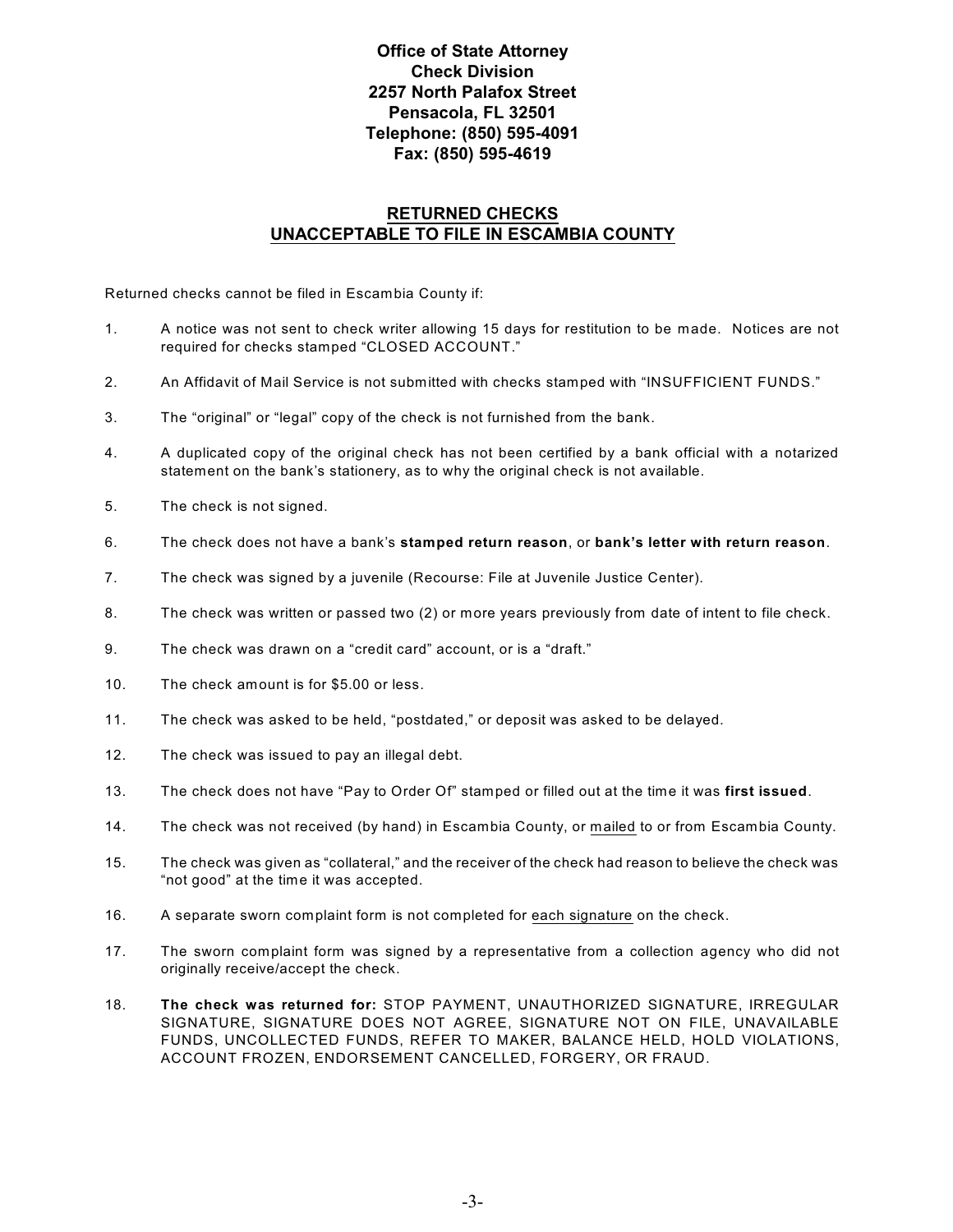#### **Per Florida State Statutes 832.07, Worthless Check Notification Letter or Debit Order**

Date

Your Name Your Company's Name Address City, State, Zip

Name of person who wrote the worthless check or authorized Electronic Funds Transfer or Debit Order

Address of person who wrote the check (as it appears on the check) City, State, Zip of person who wrote the check (as it appears on the check)

RE: Check Number

Dear (Name of person who wrote the worthless check):

You are hereby notified that check or electronic funds transfer or debit order,

numbered\_\_\_\_\_\_\_, in the face amount of  $\frac{1}{2}$ , issued or initiated by you on  $\frac{1}{2}$ , drawn upon Bank, and payable to has been dishonored. bank, and payable to pay about the payable to  $\overline{\phantom{a}}$ , has been dishonored. Pursuant to Florida Law, you have 15 days following the date of this notice to tender payment of the full amount of such check or electronic funds transfer, plus a service charge of \$25, if the face value does not exceed \$50; \$30, if the face value exceeds \$50 but does not exceed \$300; \$40, if the face value exceeds \$300; or an amount of up to 5% of the face value amount of the check, whichever is greater, the total amount due being  $\$\$  and cents. Unless this amount is paid in full within the time specified above, the holder of such check or electronic funds transfer or debit order may turn over the dishonored check or electronic funds transfer or debit order and all other available information relating to this incident to the State Attorney for criminal prosecution. You may be additionally liable in a civil action for triple the amount of the check or electronic funds transfer or debit order, but in no case less than \$50, together with the amount of the check or electronic funds transfer or debit order, a service charge, court costs, reasonable attorney's fees, and incurred bank fees as provided in s. 68.065, Florida Statutes.

Signature of Person Giving Notice Address of Person Giving Notice City, State, Zip of Person Giving Notice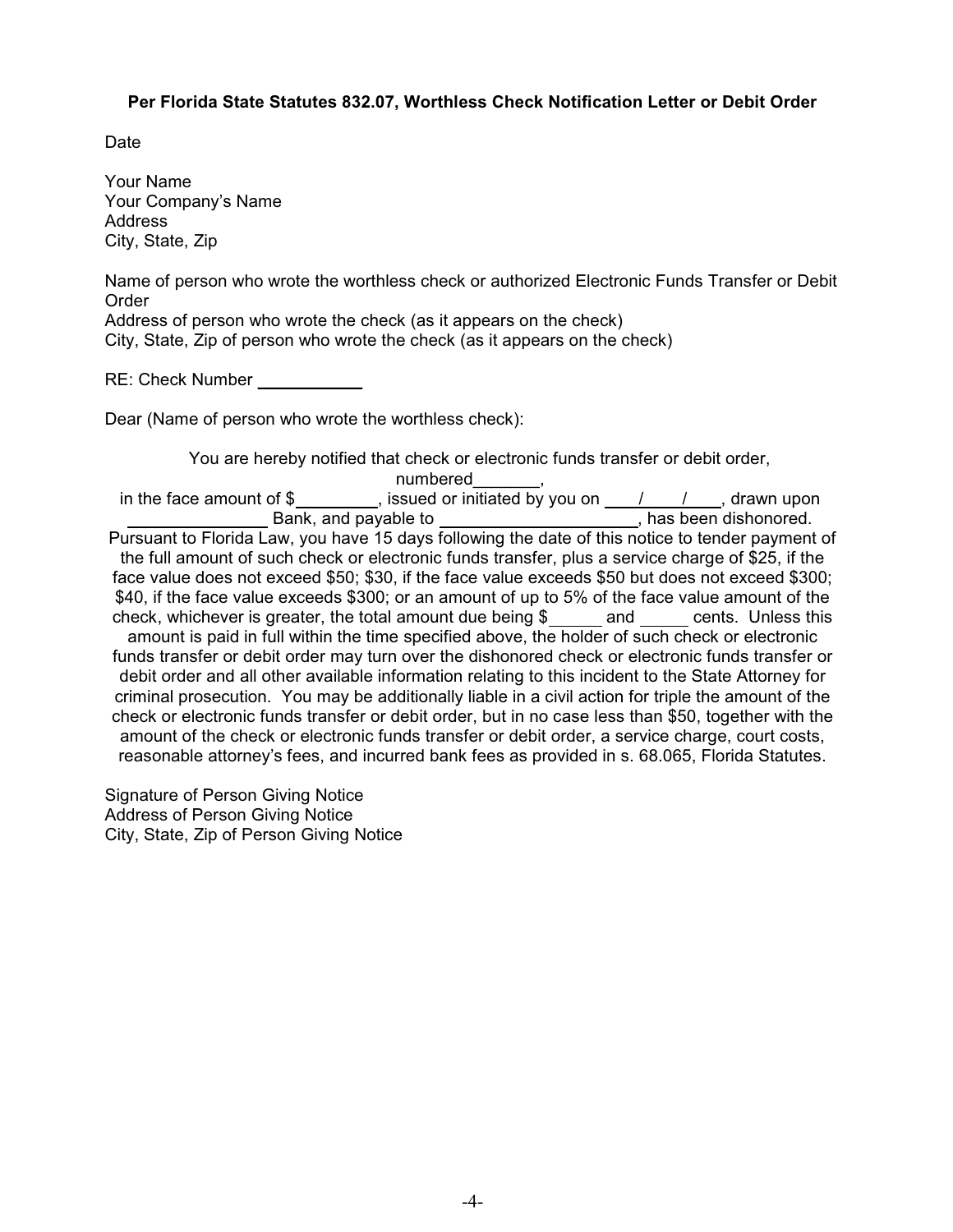January 1, 2006

Jane Doe Bank of Florida 2002 West Peace Boulevard Pleasantville, FL 33333

RE: Checks Without Stamped Return Reason

To Whom It May Concern:

See verbiage requirement below for bank's letter to contain regarding returned checks that do not have a "stamped" return reason.

### **VICTIM/MERCHANT**

### **REF: CHECKS WITHOUT A STAMPED RETURN REASON**

The following information is necessary if a check has not been stamped by a bank officer with the return reason. The bank officer must indicate on bank stationery the date and return reason, and the following: the account number and name, date of check, check number and the check amount. Also, the officer should date and sign his or her name to the statement.

Please call the State Attorney's Office Check Division at 595-4091 if there are any questions regarding what is needed.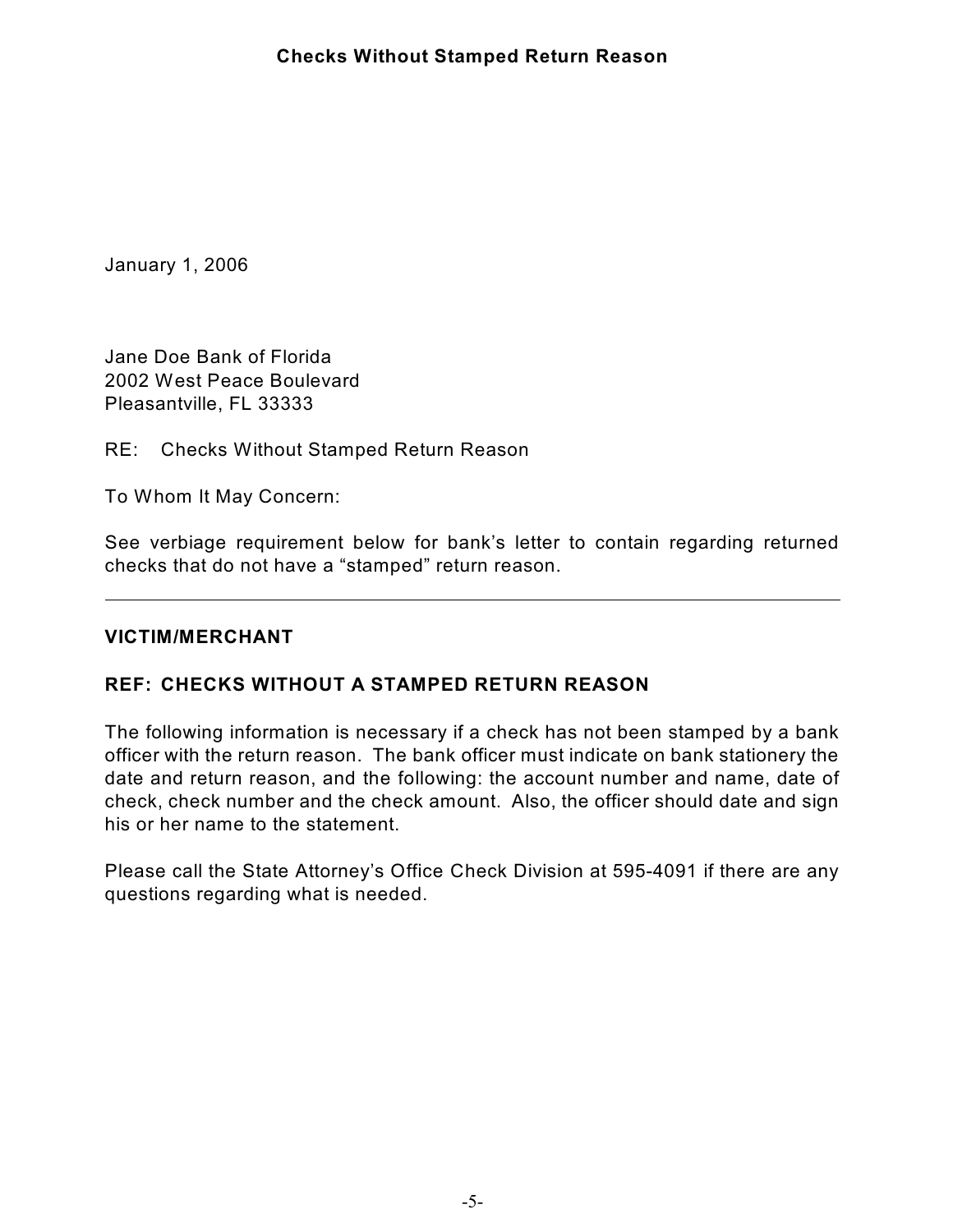## **JANE DOE BANK 1945 WEST PERDUE STREET PENSACOLA, FL 32505 TELEPHONE: (850) 999-9999 FAX (850) 888-8888**

## **SAMPLE LETTER FROM BANK "CERTIFYING" COPY OF ORIGINAL CHECK**

**Important: The verbiage of the letter must state why the original is not available.**

February 20, 2006

## **RE: CERTIFIED COPY OF CHECK ATTACHED**

To Whom It May Concern:

| Check # | submitted to your division in the amount of \$                 |             |  |  |  |  |
|---------|----------------------------------------------------------------|-------------|--|--|--|--|
| dated   | , made payable to                                              | , signed by |  |  |  |  |
|         | drawn on Jane Doe Bank, account #                              | was         |  |  |  |  |
|         | (state what happened to the original check). Please accept the |             |  |  |  |  |
|         | attached copy as a true and correct copy of the original item. |             |  |  |  |  |

If you have any further questions regarding the above check, please contact me.

Sincerely,

Jade Richards, Branch Manager

Before me personally appeared and personally known to me to be the person signing the document.

\_\_\_\_\_\_\_\_\_\_\_\_\_\_\_\_\_\_\_\_\_\_, Notary Public, State of Florida, Expires \_\_\_\_\_\_\_\_\_\_\_\_\_

Date Notarized: \_\_\_\_\_\_\_\_\_\_\_\_\_\_\_\_\_\_\_\_\_\_\_\_\_\_\_\_\_\_ Notary Seal: \_\_\_\_\_\_\_\_\_\_\_\_\_\_\_\_\_\_\_\_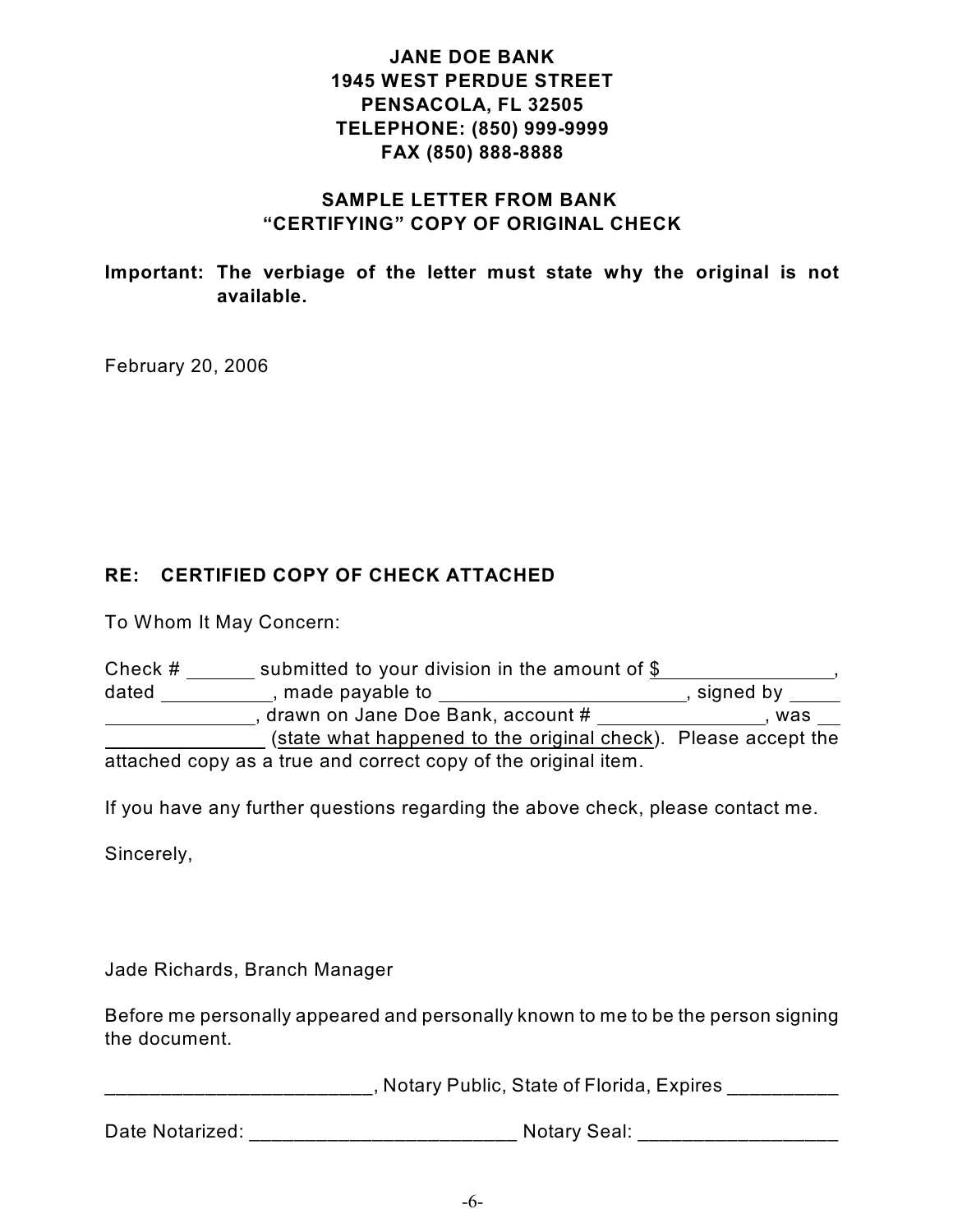# SAMPLE OF A LEGAL COPY OF CHECK



 $\alpha$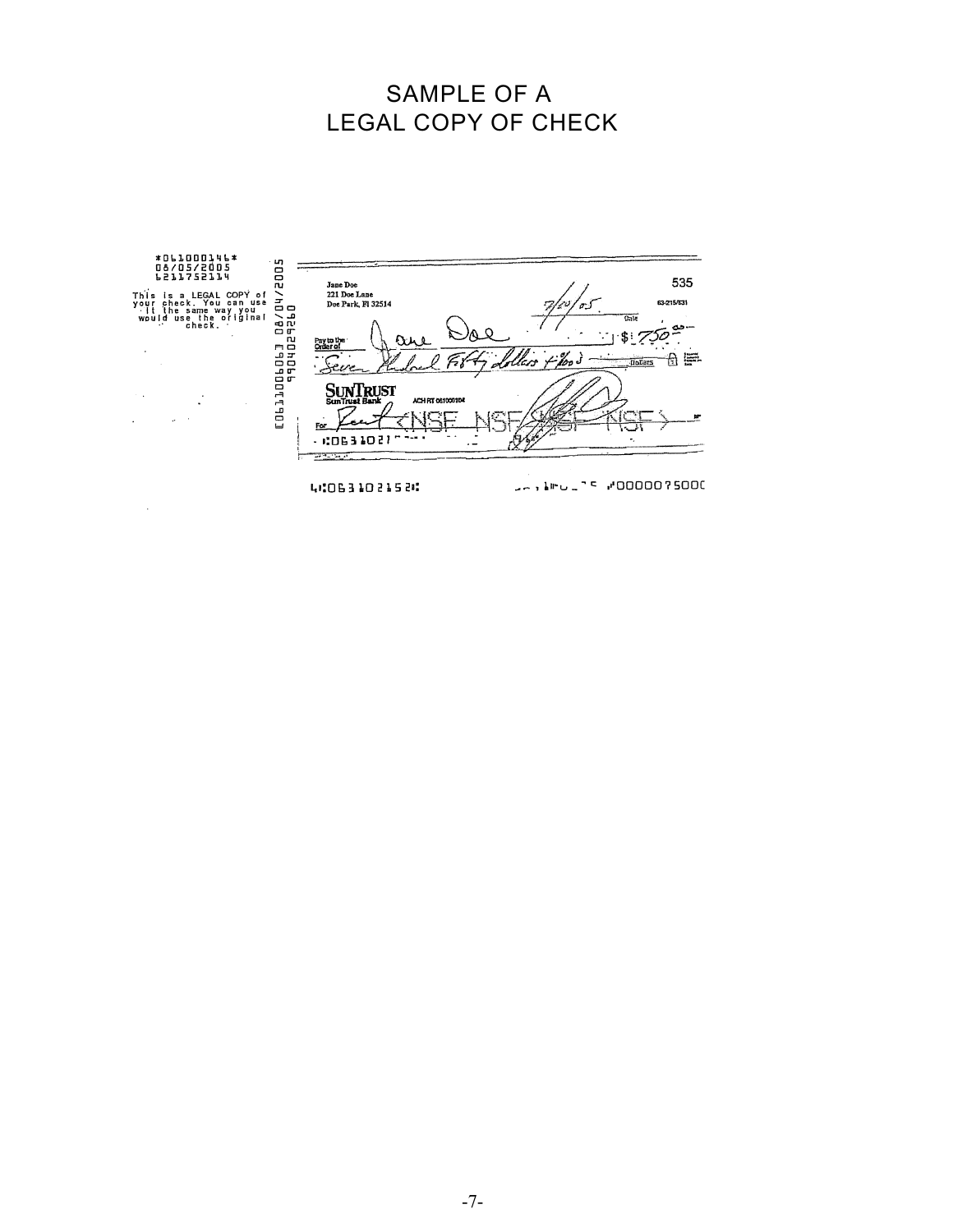**Office of State Attorney Check Division 2257 North Palafox Street Pensacola, FL 32501 Telephone: (850) 595-4091 Fax: (850) 595-4619**

## **Instructions to Complete Sworn Complaint Forms for Worthless Checks**

Complete an original complaint form for each check. A separate complaint form is required for each signature, if the check has more than one signature. Make copies of completed complaint forms, and put in alphabetical order prior to submitting them. They will be stamped with a "RECEIVED DATE" which should be referred to when making inquiries about checks submitted. YOUR COOPERATION by calling ahead to make an appointment to file 25 or more checks is helpful, due to the large volume of checks received daily. It allows this division time to review and process sworn complaints more efficiently, and lessens the need for victims/merchants to return to make corrections. Sworn complaints **cannot be processed until corrections have been made.** 

Attach the original or legal copy of the check to the top left corner of the original sworn complaint with a paper-clip (staples rip the check). Also, attach an Affidavit of Mail Service to the back of the sworn complaint, if the notice is sent by first class mail. Sending a notice via certified mail is no longer required by Florida Statutes. However, a victim may still elect to do so. Notices and/or signed receipt cards returned by the post office should be paper-clipped to the back of the sworn complaint.

Provide the check writer's name as it is signed on the check, even when signed with initials.

Provide the date the check was received personally or by mail.

Provide the current or last known address for the check writer, including the street, city, state and zip code.

Provide as much I.D. info as possible, e.g., dob, driver's license number, race, which will help in the service of warrants. Because of duplicated names, OFFICERS WILL NOT SERVE WARRANTS WITHOUT SOME TYPE OF I.D. to ensure that they are arresting the right person.

Provide the check writer's employer's business name, complete address, and phone number.

Provide the full name, business address, and business phone number of the person who accepted the check. IT IS NOT NECESSARY TO PROVIDE A HOME ADDRESS OR PHONE NUMBER UNLESS THE CHECK IS ACCEPTED BY AN INDIVIDUAL RATHER THAN AT A BUSINESS.

Provide the CITY, COUNTY AND STATE (in same order) where the check was passed/accepted.

Provide the complete address where the check was accepted.

Provide the correct check number and the correct check amount - the legal amount that is written below "Pay to Order of." Counter checks should be indicated as CC or as Counter Check.

Provide what the "check was accepted for," and the "return reason" indicated by the bank.

All sworn complaint forms and affidavits of mail service sent by mail must be notarized prior to mailing. If the complaint is the result of debit order or electronic funds transfer, please attach a copy of the authorization to make the transfer and something from the bank showing why the transfer was not honored.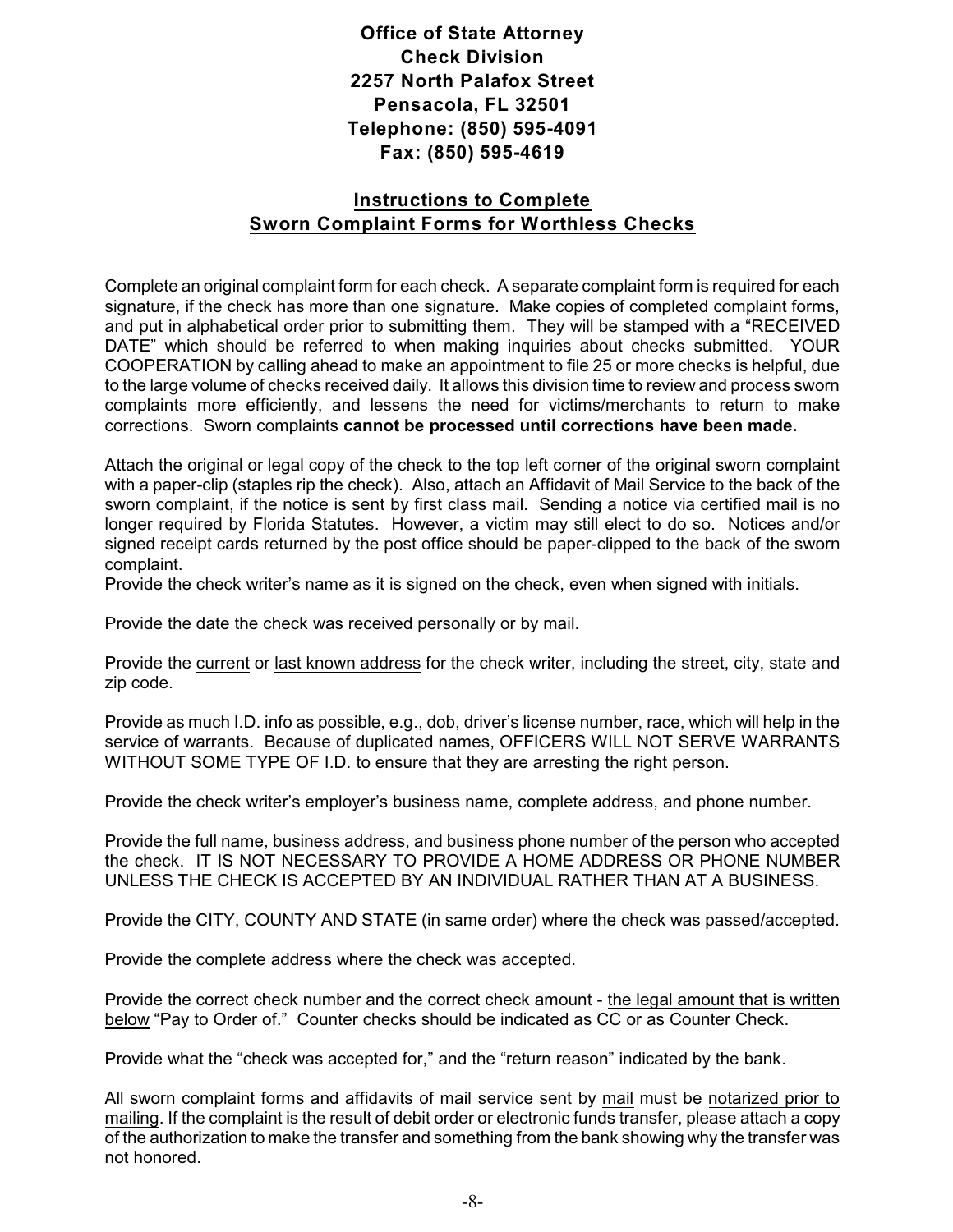#### **OFFICE OF STATE ATTORNEY CHECK DIVISION 2257 NORTH PALAFOX STREET PENSACOLA, FL 32501 TELEPHONE: (850) 595-4091 FAX: (850) 595-4619**

|                            |                                                                                                      | RECEIVED DATE: ______________________                                                                                                                                                                                                                                                                                                                                                              |  |  |
|----------------------------|------------------------------------------------------------------------------------------------------|----------------------------------------------------------------------------------------------------------------------------------------------------------------------------------------------------------------------------------------------------------------------------------------------------------------------------------------------------------------------------------------------------|--|--|
|                            |                                                                                                      |                                                                                                                                                                                                                                                                                                                                                                                                    |  |  |
|                            |                                                                                                      |                                                                                                                                                                                                                                                                                                                                                                                                    |  |  |
|                            | SWORN COMPLAINT CORRECTION COVER SHEET                                                               |                                                                                                                                                                                                                                                                                                                                                                                                    |  |  |
|                            | <b>RESPONSE.</b>                                                                                     | The attached Sworn Complaint cannot be processed any further until the correction/information indicated below has been provided. Delays<br>in returning Sworn Complaints and paperwork causes delays in processing Sworn Complaints and service of warrants. Return attached<br>cover sheet with corrected affidavit(s) and paperwork within three (3) business days. THANK YOU FOR YOUR IMMEDIATE |  |  |
|                            | INITIALED BY THE PERSON MAKING THE CORRECTION(S).                                                    | NOTE: ALL CORRECTIONS MUST BE MADE TO THE ORIGINAL SWORN COMPLAINT. EACH CORRECTION SHOULD BE                                                                                                                                                                                                                                                                                                      |  |  |
|                            |                                                                                                      |                                                                                                                                                                                                                                                                                                                                                                                                    |  |  |
|                            |                                                                                                      |                                                                                                                                                                                                                                                                                                                                                                                                    |  |  |
| $\overline{\phantom{a}}$   |                                                                                                      |                                                                                                                                                                                                                                                                                                                                                                                                    |  |  |
| $\overline{\phantom{a}}$   |                                                                                                      |                                                                                                                                                                                                                                                                                                                                                                                                    |  |  |
|                            |                                                                                                      | ADD THE PERSON'S FULL NAME WHO ACCEPTED THE CHECK _______________________________                                                                                                                                                                                                                                                                                                                  |  |  |
|                            | ADD/CORRECT BUSINESS ADDRESS AND PHONE # OF PERSON WHO ACCEPTED CHECK                                |                                                                                                                                                                                                                                                                                                                                                                                                    |  |  |
| $\mathbb{R}$               | ADD/CORRECT CITY - COUNTY - STATE WHERE CHECK WAS RECEIVED                                           |                                                                                                                                                                                                                                                                                                                                                                                                    |  |  |
|                            | CORRECT CHECK AMOUNT \$__________________________________CORRECT CHECK # ___________________________ |                                                                                                                                                                                                                                                                                                                                                                                                    |  |  |
| $\mathcal{L}(\mathcal{L})$ |                                                                                                      |                                                                                                                                                                                                                                                                                                                                                                                                    |  |  |
| $\overline{\phantom{a}}$   | BANK'S RETURN REASON FOR CHECK IS: University Processor and ANNIS RETURN REASON FOR CHECK IS:        |                                                                                                                                                                                                                                                                                                                                                                                                    |  |  |
| $\frac{1}{2}$              | SWORN COMPLAINT NEEDS AFFIANT'S SIGNATURE (see lower portion of sworn complaint)                     |                                                                                                                                                                                                                                                                                                                                                                                                    |  |  |
|                            | SWORN COMPLAINT NEEDS NOTARY'S SIGNATURE - NOTARY'S SEAL - SEAL'S EXPIRATION DATE                    |                                                                                                                                                                                                                                                                                                                                                                                                    |  |  |
|                            | NEED AFFIDAVIT OF MAIL SERVICE NOTARIZED                                                             |                                                                                                                                                                                                                                                                                                                                                                                                    |  |  |
|                            | <b>OTHER</b>                                                                                         |                                                                                                                                                                                                                                                                                                                                                                                                    |  |  |
|                            |                                                                                                      |                                                                                                                                                                                                                                                                                                                                                                                                    |  |  |
|                            |                                                                                                      |                                                                                                                                                                                                                                                                                                                                                                                                    |  |  |
|                            | <b>CANNOT ACCEPT CHECKS RETURNED FOR:</b>                                                            |                                                                                                                                                                                                                                                                                                                                                                                                    |  |  |

THE STOP PAYMENT **STOP PAYMENT AND REFER TO MAKER** FORGERY FORGERY<br>BALANCE HELD **REFER TO MANTHORIZED SIGNATURE** TO MANTHORIZED SIGNATURE **BALANCE HELD UNAUTHORIZED SIGNATURE UNCOLLECTED FUNDS SIGNATURE DOES NOT AGREE**

**UNAVAILABLE FUNDS** 

#### **CHECKS CANNOT BE FILED IF:**

**SIGNED BY A JUVENILE POST-DATED CHECK IS NOT SIGNED IF ASKED TO HOLD OR DELAY DEPOSIT OF CHECK** 

Also, see list of "Checks Unacceptable fo File" on page 3 for more detailed information.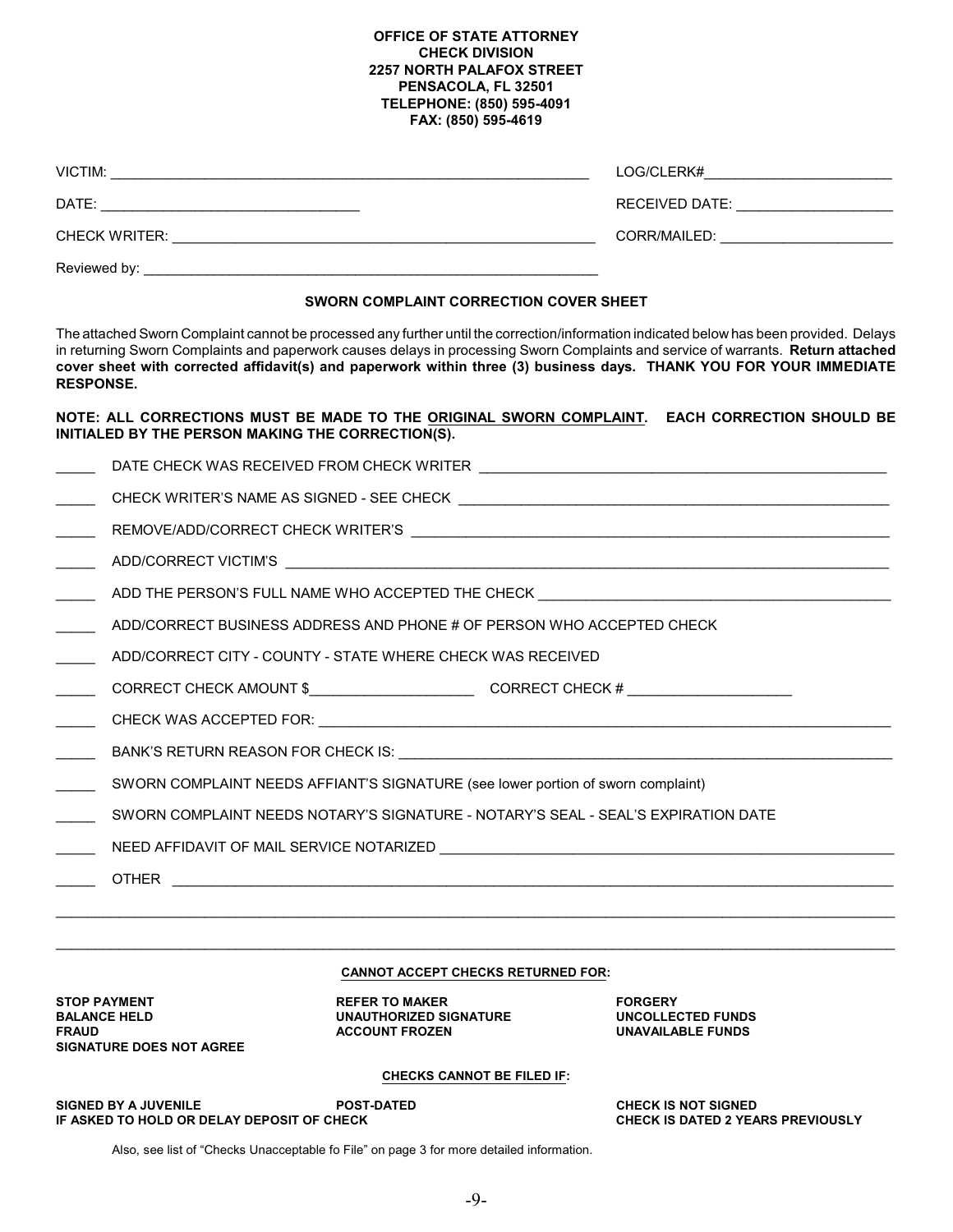## **AFFIDAVIT OF MAIL SERVICE**

|                                                                                                                                                                                                                               |        | either on my own behalf or |
|-------------------------------------------------------------------------------------------------------------------------------------------------------------------------------------------------------------------------------|--------|----------------------------|
| (Name)                                                                                                                                                                                                                        |        |                            |
|                                                                                                                                                                                                                               |        |                            |
| (Name of Business)                                                                                                                                                                                                            |        |                            |
| or otherwise affirm that a notice pursuant to Chapter 832.07(1)a, Florida Statutes, has been sent to:                                                                                                                         |        |                            |
| at ___________                                                                                                                                                                                                                |        |                            |
| $\overline{\text{(Street)}}$                                                                                                                                                                                                  | (City) | (State)<br>(Zip)           |
| by United States Mail, and swear or affirm that the address to which the notice was sent was the address on the                                                                                                               |        |                            |
| worthless check or an address taken from the writer of the check on the date that the check was issued to myself                                                                                                              |        |                            |
| or the company that I represent. I further swear or affirm that at least fifteen (15) days have passed since the                                                                                                              |        |                            |
| notice was mailed to the writer of the check at the above-listed address.                                                                                                                                                     |        |                            |
| SIGNATURE OF AFFIANT: University of the state of the state of the state of the state of the state of the state of the state of the state of the state of the state of the state of the state of the state of the state of the |        |                            |
|                                                                                                                                                                                                                               |        |                            |
|                                                                                                                                                                                                                               |        |                            |
|                                                                                                                                                                                                                               |        |                            |
|                                                                                                                                                                                                                               |        |                            |
|                                                                                                                                                                                                                               |        |                            |
| Affiant is personally known to Notary Public __________OR Affiant Produced Identification ___________ and, if so,                                                                                                             |        |                            |
| Type of Identification produced: Type of Identification produced:                                                                                                                                                             |        |                            |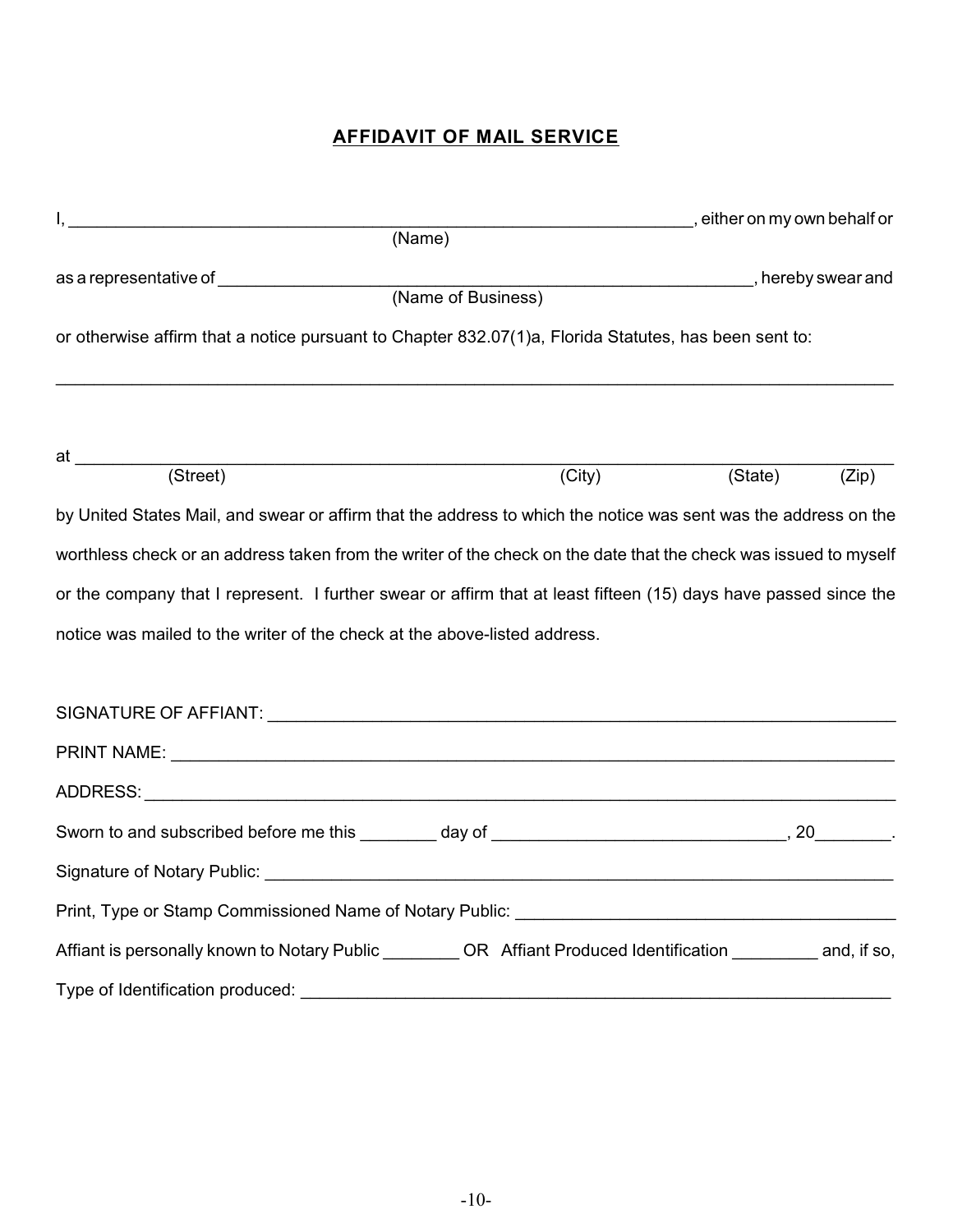| OFFICE OF STATE ATTORNEY, FIRST JUDICIAL CIRCUIT<br><b>SWORN COMPLAINT FOR WORTHLESS CHECKS</b><br>(Please Complete Form by Printing With Blue Ink Only or Typing)                                                                                                                                                                                                                        |                                                                                                                                                                                                                                |                      |              |            |               |               |                         |               |                             |            |  |
|-------------------------------------------------------------------------------------------------------------------------------------------------------------------------------------------------------------------------------------------------------------------------------------------------------------------------------------------------------------------------------------------|--------------------------------------------------------------------------------------------------------------------------------------------------------------------------------------------------------------------------------|----------------------|--------------|------------|---------------|---------------|-------------------------|---------------|-----------------------------|------------|--|
|                                                                                                                                                                                                                                                                                                                                                                                           | (1) Was check post-dated at time of acceptance? □ Yes □ No (2) Were you asked to hold or delay deposit of check? □ Yes □ No                                                                                                    |                      |              |            |               |               |                         |               |                             |            |  |
| A "YES" answer to either of the above questions indicates this matter is ineligible for filing with the 1 <sup>st</sup> Judicial Circuit State Attorney Worthless<br>Check Diversion Program. A recourse may be to file with small claims court or a collection agency of your choice. If both boxes above were<br>checked "NO," complete the complaint form and sign it before a notary. |                                                                                                                                                                                                                                |                      |              |            |               |               |                         |               |                             |            |  |
| A Notice MUST be sent to the check writer via first class mail, allowing a fifteen day grace period to pay the check and service fee<br>before the check can be filed, unless the check was returned account closed.                                                                                                                                                                      |                                                                                                                                                                                                                                |                      |              |            |               |               |                         |               |                             |            |  |
| 1                                                                                                                                                                                                                                                                                                                                                                                         | Check writer's name (as signed on the check, not business name)<br><b>Address</b>                                                                                                                                              |                      |              |            |               |               |                         |               |                             |            |  |
| <b>SUSPECT</b>                                                                                                                                                                                                                                                                                                                                                                            |                                                                                                                                                                                                                                |                      |              |            |               |               |                         |               |                             |            |  |
| (Check                                                                                                                                                                                                                                                                                                                                                                                    | City                                                                                                                                                                                                                           |                      | <b>State</b> | <b>Zip</b> |               | Home Phone #  |                         | Other Phone # |                             |            |  |
| writer<br>information)                                                                                                                                                                                                                                                                                                                                                                    | SS#                                                                                                                                                                                                                            |                      | <b>Sex</b>   | Race       |               | Date of Birth | Height                  | Hair          | <b>Eyes</b>                 | Age        |  |
|                                                                                                                                                                                                                                                                                                                                                                                           | <b>Driver's License #</b><br>Passport #<br><b>State</b>                                                                                                                                                                        |                      |              |            |               |               |                         | Country       |                             |            |  |
|                                                                                                                                                                                                                                                                                                                                                                                           | <b>Employer (if known) and Address</b>                                                                                                                                                                                         |                      |              |            |               |               | <b>Business Phone #</b> |               |                             |            |  |
| $\overline{2}$                                                                                                                                                                                                                                                                                                                                                                            | Person who accepted the check or debit order                                                                                                                                                                                   |                      |              |            |               |               |                         |               |                             |            |  |
| <b>CHECK</b>                                                                                                                                                                                                                                                                                                                                                                              | Name: Name:                                                                                                                                                                                                                    |                      |              |            |               |               |                         |               |                             |            |  |
|                                                                                                                                                                                                                                                                                                                                                                                           | Address: Work Phone: Work Phone: Work Phone: Work Phone: 2009                                                                                                                                                                  |                      |              |            |               |               |                         |               |                             |            |  |
|                                                                                                                                                                                                                                                                                                                                                                                           | City, State Zip: example of the state of the state of the state of the state of the state of the state of the state of the state of the state of the state of the state of the state of the state of the state of the state of |                      |              |            |               |               |                         |               |                             |            |  |
|                                                                                                                                                                                                                                                                                                                                                                                           | Check #                                                                                                                                                                                                                        | <b>Date Received</b> |              |            | <b>Amount</b> |               |                         |               | Can Person ID Check Writer? |            |  |
| <b>COMPLETE A</b>                                                                                                                                                                                                                                                                                                                                                                         |                                                                                                                                                                                                                                | \$                   |              |            |               | □Yes<br>□No   |                         |               |                             |            |  |
| <b>SEPARATE</b>                                                                                                                                                                                                                                                                                                                                                                           | Was check received by mail? □Yes □No Where was check received? City ________________________County __________________State_____________                                                                                        |                      |              |            |               |               |                         |               |                             |            |  |
| <b>FORM FOR</b><br><b>EACH CHECK</b>                                                                                                                                                                                                                                                                                                                                                      | What was check accepted for?<br>Was check handed to you by someone other than the check<br>$\Box$ Services<br>writer: □Yes □No<br>$\Box$ Merchandise<br>□ Payment on Account<br>□ Cash<br>Name: Name                           |                      |              |            |               |               |                         |               |                             |            |  |
| 3                                                                                                                                                                                                                                                                                                                                                                                         | □ Other                                                                                                                                                                                                                        |                      |              |            |               |               |                         |               |                             |            |  |
|                                                                                                                                                                                                                                                                                                                                                                                           | Address:<br><u> 1980 - Johann Barbara, martin amerikan basal dan berasal dalam basal dalam basal dalam basal dalam basal dala</u><br>Check was returned for?                                                                   |                      |              |            |               |               |                         |               |                             |            |  |
| <b>VICTIM</b>                                                                                                                                                                                                                                                                                                                                                                             | □ Account Closed<br>□ Insufficient Funds                                                                                                                                                                                       |                      |              |            |               |               |                         |               |                             |            |  |
|                                                                                                                                                                                                                                                                                                                                                                                           | $\Box$ Other<br>Phone:                                                                                                                                                                                                         |                      |              |            |               |               |                         |               |                             |            |  |
| (Person<br>who                                                                                                                                                                                                                                                                                                                                                                            | <b>Phone</b><br><b>Victim/Business Name</b>                                                                                                                                                                                    |                      |              |            |               |               |                         |               |                             |            |  |
| received                                                                                                                                                                                                                                                                                                                                                                                  | <b>Victim/Business Address</b>                                                                                                                                                                                                 |                      |              |            |               |               | City                    |               | <b>State</b>                | <b>Zip</b> |  |
| check)                                                                                                                                                                                                                                                                                                                                                                                    | Address where check was accepted if different from the above address:                                                                                                                                                          |                      |              |            |               |               | <b>City</b>             |               | <b>State</b>                | <b>Zip</b> |  |